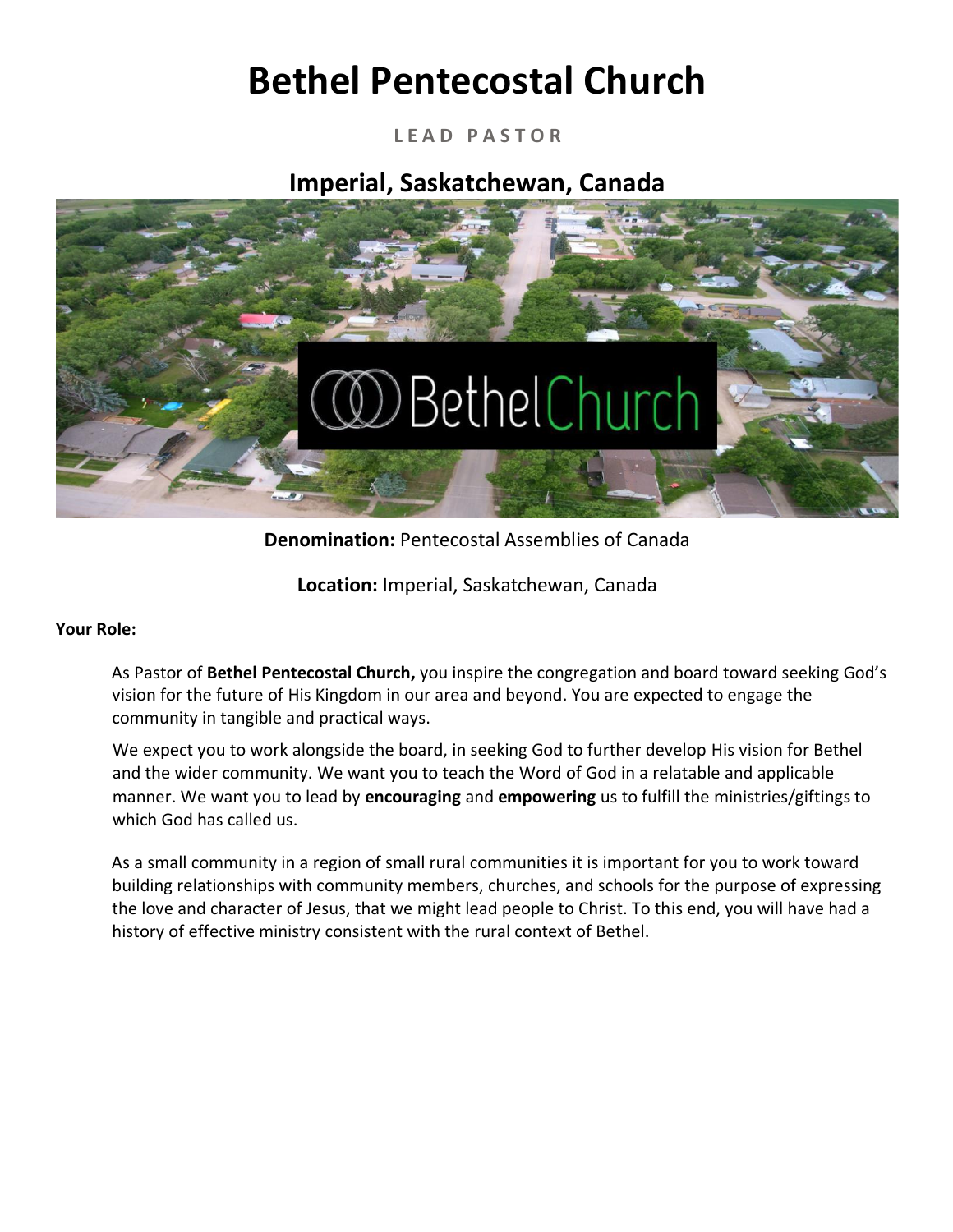

**Meet Bethel Pentecostal Church:**

**Our Mission statement: Loving God, Loving People**

**Our Vision Statement:**

**Reaching lost people …with the transforming power of the gospel of Jesus Christ. Planting transforming ministries …enabling followers of Jesus to make disciples Equipping and mentoring people …for local, national and international impact. Caring for people …through crisis response, capacity building and community development.**

Bethel Pentecostal Church is affiliated with the Pentecostal Assemblies of Canada. We celebrate a rich heritage of God moving within the fellowship. Bethel values and pursues passionate worship, quality relationships and spiritual growth.

We are a multi-generational church of 33 members/adherents including children with typical Sunday morning attendance ranging from 15 to 25 people. As a multi-generational church we are committed to the spiritual growth of all age groups.

Due to COVID, we had paused all our normal ministry programs. However, we feel this has now allowed Bethel a tremendous opportunity to refresh/plant new ministries that speak clearly to the needs within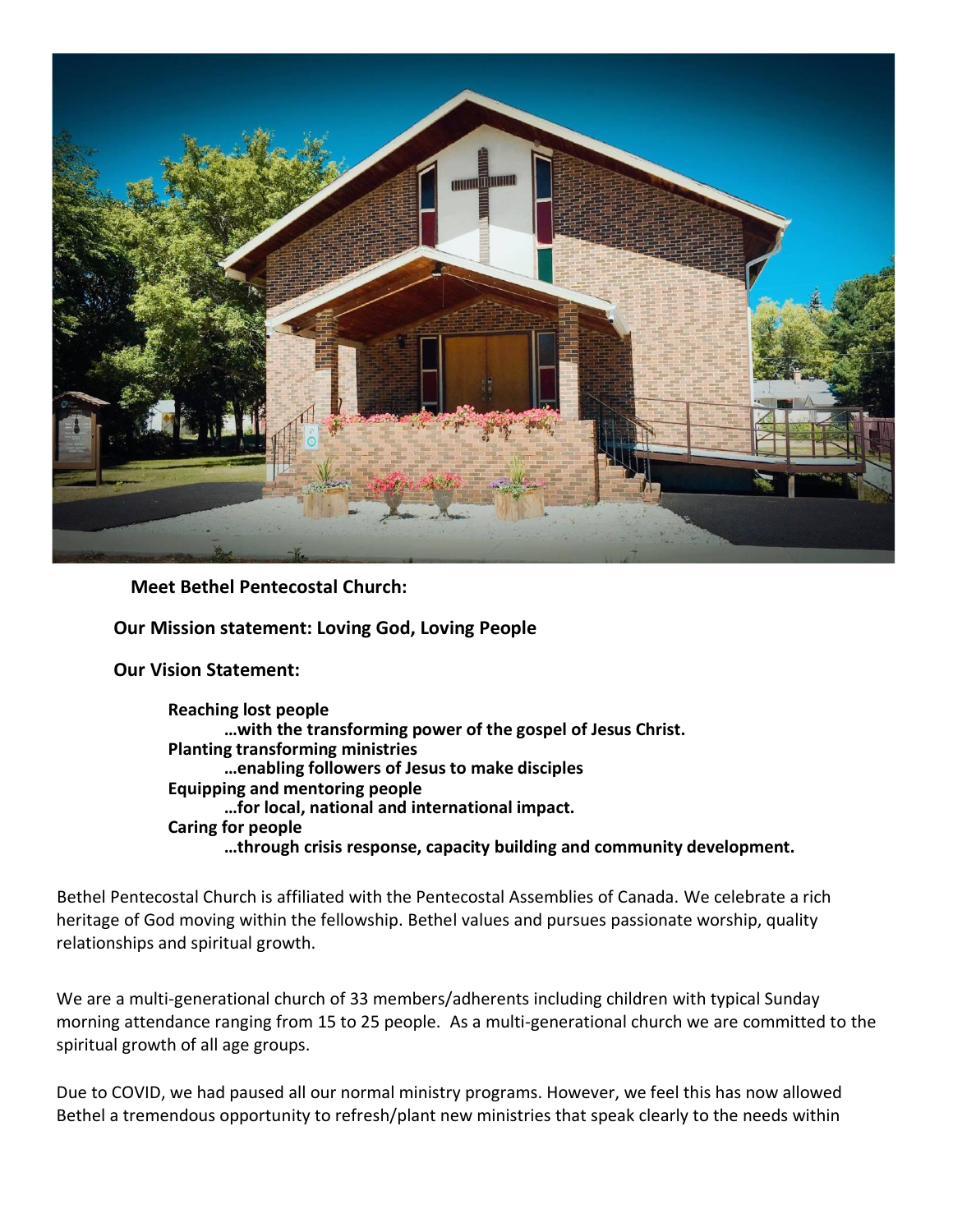Imperial and the wider community.

The Bethel's building is on two levels, both fully finished. It has multiple classrooms, a full kitchen, youth recreational space, pastoral office and nursery. Bethel is mortgage-free.

We are also blessed to own an updated parsonage that is in premium condition. The home is 1,335 square feet and has 2.5 bathrooms, 3 bedrooms, a partially finished basement with an additional bedroom and a double detached garage. The yard has a garden and is surrounded by wonderful neighbours.



#### **Our Role:**

- To be faithful to the Mission and Vision of Bethel
- To pray for you daily
- . To be of service to you that we would help fulfill God's call and mission for Bethel
- To assure our spiritual and personal growth
- . To ensure you have adequate opportunity to engage in personal and spiritual growth
- To provide a safe and comfortable home
- To follow the Local Church Constitution and all relevant POAC documents and practices expected of Bethel